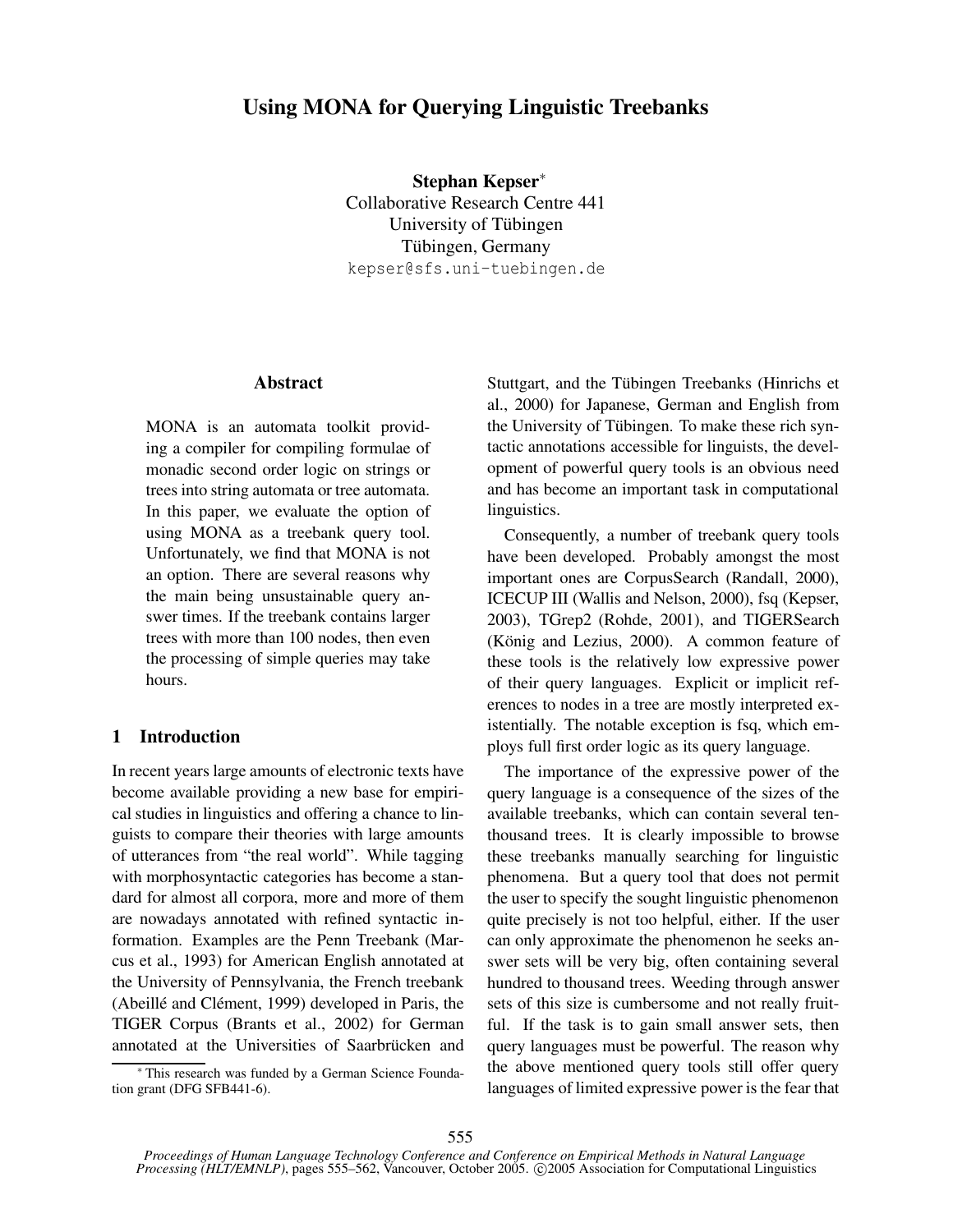there may be a price to be paid for offering a powerful query language, namely longer query answer times due to more complex query evaluation algorithms.

At least on a theoretical level, this fear is not necessarily justified. As was recently shown by Kepser (2004), there exists a powerful query language with a query evaluation algorithm of low complexity. The query language is monadic secondorder logic (MSO henceforth), an extension of firstorder logic that additionally allows for the quantification over *sets* of tree nodes. The fact that makes this language so appealing beyond its expressive power is that the evaluation time of an MSO query on a tree is only linear in the size of the tree. The query evaluation algorithm proceeds in two steps. In the first step, a query is compiled into an equivalent tree automaton. In the second, the automaton is run on each tree of the treebank. Since a run of an automaton on a tree is linear in the size of the tree, the evaluation of an MSO query is linear in the size of a tree.

There has sometimes been the question whether the expressive power of MSO is really needed. Beyond the statements above about retrieving small answer sets there is an important argument concerning the expressive power of the grammars underlying the annotation of the treebanks. A standard assumption in the description of the syntax of natural languages is that at least context-free string grammars are required. On the level of trees, these correspond to regular tree grammars (Gécseg and Steinby, 1997). It is natural to demand that the expressive power of the query language matches the expressive power of the underlying grammar. Otherwise there can be linguistic phenomena annotated in the treebank for which a user cannot directly query. The query language which exactly matches the expressive power of regular tree grammars is MSO. In other words, a set of trees is definable by a regular tree grammar iff there is an MSO formula that defines this set of trees (Gécseg and Steinby, 1997). Hence MSO is a natural choice of query language under the given assumption that the syntax of natural language is (at least) context-free on the string or token level.

Since the use of MSO as a query language for treebanks is – at least on a theoretical level – quite appealing, it is worth trying to develop a query system that brings these theoretical concepts to practise. The largest and most demanding subpart of this enterprise is the development of a tree automata toolkit, a toolkit that compiles formulae into tree automata and performs standard operations on tree automata such as union, intersection, negation, and determination. Since this task is very demanding, it makes sense to investigate whether one could use existing tree automata toolkits before starting to develop a new one. To the authors' knowledge, there exists only one of-the-shelf usable tree automata toolkit, and that is MONA (Klarlund, 1998). It is the aim of this paper to give an evaluation of using MONA for querying linguistic treebanks.

## **2 The Tree Automata Toolkit MONA**

Tree automata are generalisations of finite state automata to trees. For a general introduction to tree automata, we refer the reader to (Gécseg and Steinby, 1997). There exists a strong connection between tree automata and MSO. A set of trees is definable by an MSO formula if and only if there exists a tree automaton accepting this set. This equivalence is constructive, there is an algorithm that constructs an automaton from a given MSO formula.

MONA is an implementation of this relationship. It is being developed by Nils Klarlund, Anders Møller, and Michael Schwartzbach. Its intended main uses are hardware and program verification. MONA is actually an implementation of the compilation of monadic second order logic on *strings and* trees into finite state automata or tree automata, respectively. But we focus exclusively on the tree part here. As we will see later, MONA was not developed with linguistic applications in mind.

#### **2.1 The Language of MONA**

The language of MONA is pure monadic second order logic of two successors. We will only mention the part of the language that is needed for describing trees. There are first-order and second-order terms. A first-order variable is a first-order term. The constant *root* is a first-order term denoting the root node of a tree. If *t* is a first-order term and *s* is a nonempty sequence of 0's and 1's, then *t*.*s* is a firstorder term. 0 denotes the left daughter, and 1 the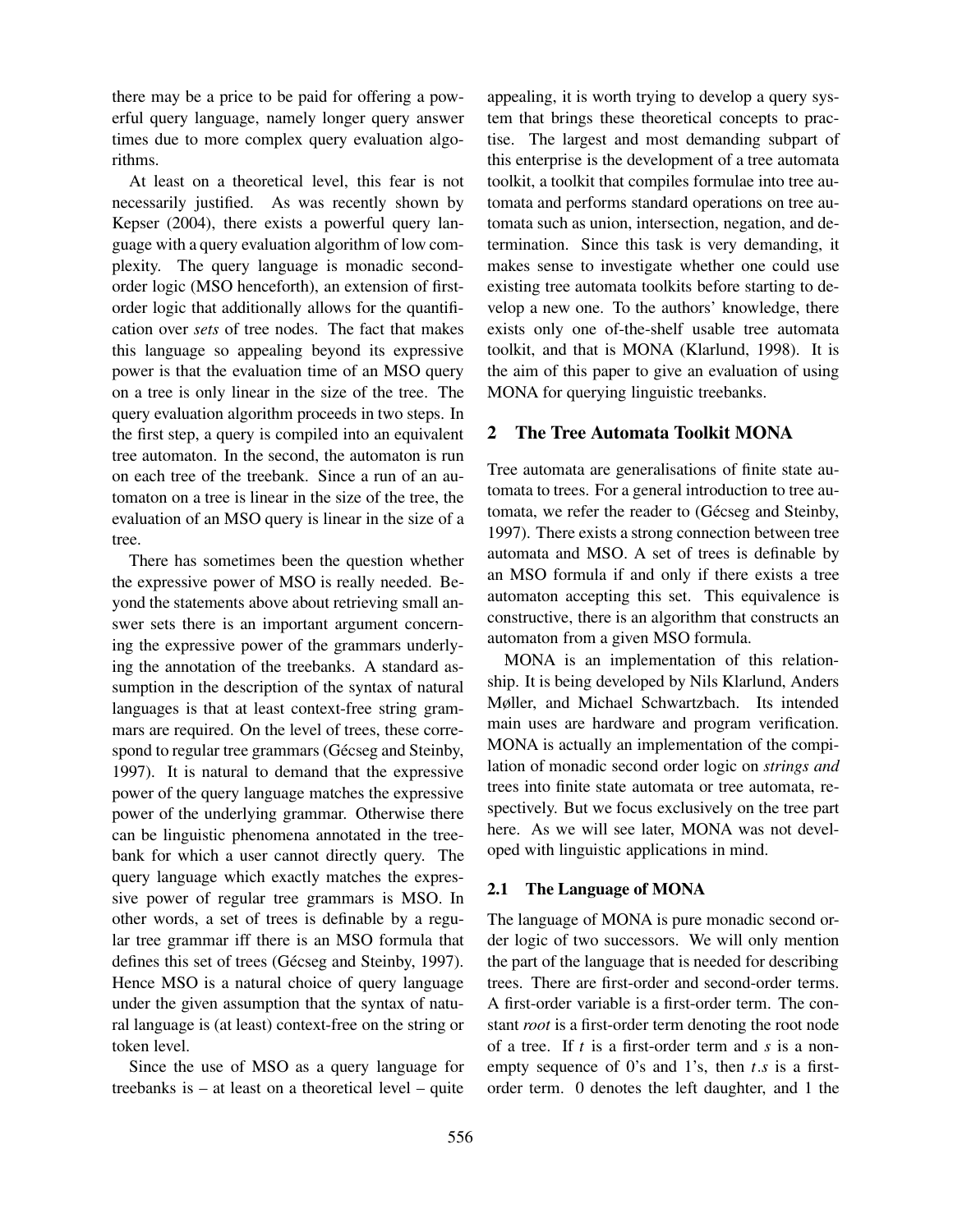right daughter of a node. A sequence of 0's and 1's denotes a path in the tree. The term *root*.011, e.g., denotes the node that is reached from the root by first going to the left daughter and then going twice down to the right daughter. A set variable is a second-order term. If  $t_1, \ldots, t_k$  are first-order terms then  $\{t_1, \ldots, t_k\}$  is a second-order term. We consider the following formulae. Let  $t, t'$  be first-order terms and  $T$ ,  $T'$  be second order terms. Atomic formulae are

- $\bullet$   $t = t'$ – Equality of nodes,
- $\bullet$   $T = T'$ – Equality of node sets,
- $t \text{ in } T t \text{ is a member of set } T$ ,
- empty $(T)$  Set *T* is empty.

Formulae are constructed from atomic formulae using the boolean connectives and quantification. Let  $\phi$  and  $\psi$  be formulae. Then we define complex formulae as

- $\bullet \sim \phi$  Negation of  $\phi$ ,
- $\phi \& \psi$  Conjunction of  $\phi$  and  $\psi$ ,
- $\phi \mid \psi$  Disjunction of  $\phi$  and  $\psi$ ,
- $\phi \Rightarrow \psi$  Implication of  $\phi$  and  $\psi$ ,
- $\bullet$  ex1  $x : \phi$  First-order existential quantification of  $x$  in  $\phi$ ,
- all $1 x : \phi$  First-order universal quantification of  $x$  in  $\phi$ ,
- $\bullet$  ex2 *X* :  $\phi$  Existential quantification of set *X* in φ,
- all2  $X : \phi$  Universal quantification of set *X* in φ.

We note that there is no way to extend this language. This has three important consequences. Firstly, we are restricted to using *binary* trees only. And secondly, we cannot accommodate linguistic labels in a direct way. We have to find some coding. Finally, and this is a significant drawback that may exclude the use of MONA for many applications, we cannot code the tokens, the word sequence at the leaves of a tree. Hence we can neither query for particular words or sequences of words. We can only query the structure of a tree – including the labels.

#### **2.2 The MONA Compiler**

The main program of MONA is a compiler that compiles formulae in the above described language into tree automata. The input is a file containing the formulae. The output is an analysis of the automaton that is constructed. In particular, it is stated whether



Figure 1: Method of using MONA for querying.

the formula is satisfiable at all, i.e., whether an automaton can be constructed.

MONA does not provide a method to execute an automaton on a tree. But if a formula can be compiled into an automaton, this automaton can be output to file. And a file containing an automaton can be imported into a file containing a formula. We therefore use the following strategy to query treebanks using MONA. Each tree from the treebank is translated into a formula in the MONA language. How this can be done, will be described later. The formula representing the tree is then compiled into an automaton and written to file. Now the treebank exists as a set of automata files. A query to the original treebank will also be translated into a MONA formula. For each tree of the treebank, this formula is extended by an import statement for the automaton representing the tree. If and only if the extended formula representing query and tree can be compiled into an automaton, then the tree is a match for the original query. This way we can use MONA to query the treebank. The method is depicted in Figure 1.

## **3 The Tubingen ¨ Treebanks**

In order to evaluate the usability of MONA as a query tool we had to chose some treebank to do our evaluation on. We opted for the Tübingen Treebank of spoken German. The Tübingen Treebanks, annotated at the University of Tübingen, comprise a German, an English and a Japanese treebank consisting of spoken dialogs restricted to the domain of arranging business appointments. For our evaluation, we focus on the German treebank (TüBa-D/S) (Stegmann et al., 2000; Hinrichs et al., 2000) that contains approximately 38.000 trees.

The treebank is part-of-speech tagged using the Stuttgart-Tübingen tag set (STTS) developed by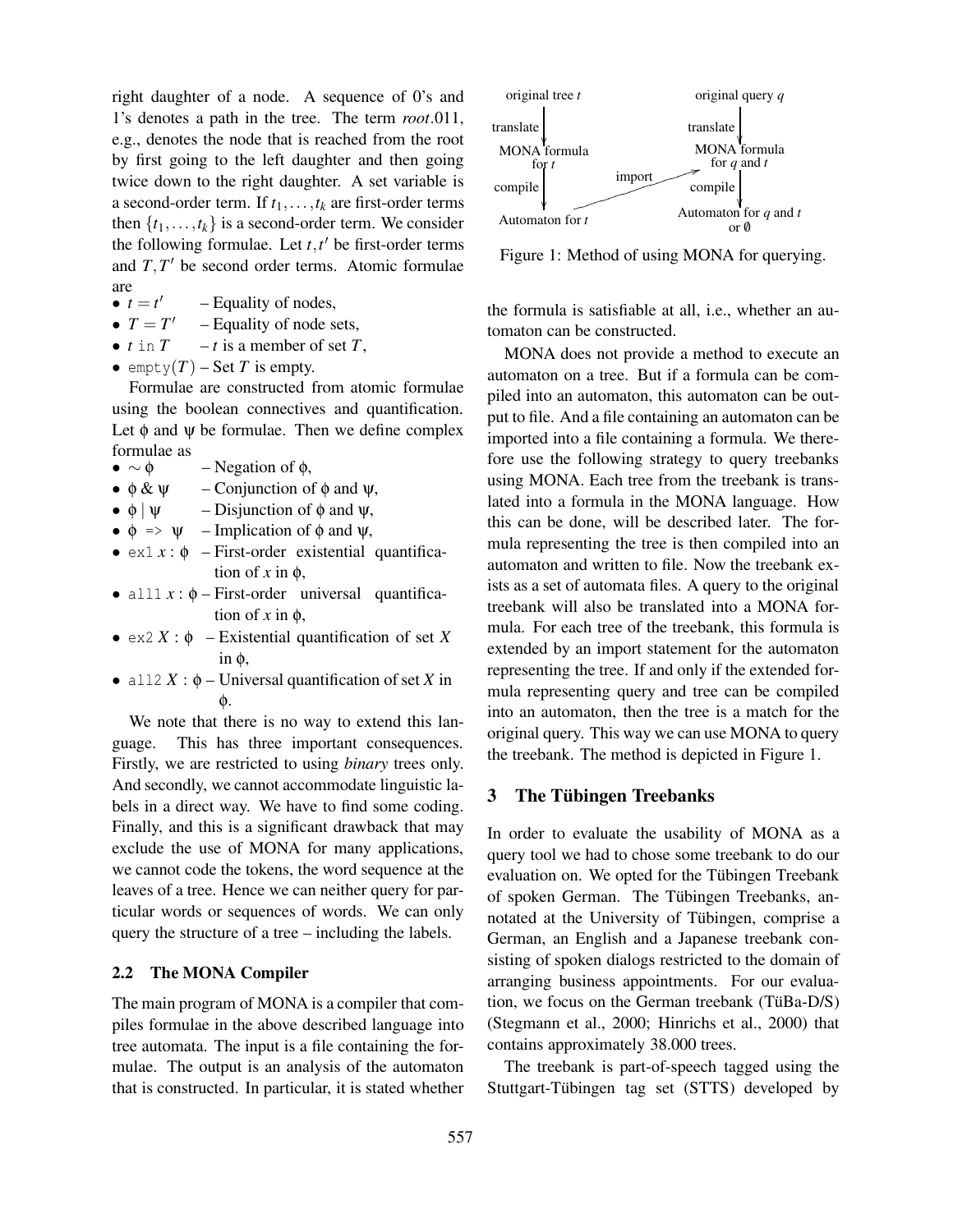

Figure 2: An example tree from TüBa-D/S.

Schiller et al. (1995). One of the design decisions for the development of the treebank was the commitment to reusability. As a consequence, the choice of the syntactic annotation scheme should not reflect a particular syntactic theory but rather be as theoryneutral as possible. Therefore a surface-oriented scheme was adopted to structure German sentences that uses the notion of topological fields in a sense similar to that of Höhle (1985). The verbal elements have the categories LK (*linke Klammer*) and VC (*verbal complex*); roughly everything preceeding the LK forms the "Vorfeld" VF, everything between LK and VC forms the "Mittelfeld" MF, and the material following the VC forms the "Nachfeld" NF.

The treebank is annotated with syntactic categories as node labels, grammatical functions as edge labels and dependency relations. The syntactic categories follow traditional phrase structure and the theory of topological fields. An example of a tree can be found in Figure 2. To cope with the characteristics of spontaneous speech, the data structures in the Tübingen Treebanks are of a more general form than trees. For example, an entry may consist of several tree structures. It may also contain completely disconnected nodes. In contrast to TIGER or the Penn Treebank, there are neither crossing branches nor empty categories.

There is no particular reason why we chose this treebank. Many others could have been used as well for testing the applicability of MONA.

# **4 Converting Trees into Automata**

#### **4.1 Translating Trees into Tree Descriptions**

When translating trees from the treebank into MONA formulae describing these trees we consider proper trees only. Many treebanks, including TüBa-D/S, contain more complex structures than proper trees. For the evaluation purpose here we simplify these structures as follows. We ignore the secondary relations. And we introduce a new super root. All disconnected subparts are connected to this super root. Note that we employ this restriction for the evaluation purpose only. The general method does not require these restrictions, because even more complex tree-like structures can be recoded into proper binary trees, as is shown in (Kepser, 2004).

As stated above, the translation of trees into formulae has to perform two tasks. The trees, which are arbitrarily branching, must be transformed into binary trees. And the linguistic labels, i.e., the node categories and grammatical functions, have to be coded. For the transformation into binary trees, we employ the First-Daughter-Next-Sibling encoding, a rather standard technique. Consider an arbitrary node *x* in the tree. If *x* has any daughters, its leftmost daughter will become the left daughter of *x* in the transformed tree. If  $x$  has any sisters, then its leftmost sister will become the right daughter of *x* in the transformed tree. This transformation is applied recursively to all nodes in the tree. For example, the tree in Figure 2 is transformed into the binary tree in Figure 3.

Note how the disconnected punctuation node at the lower right corner in Figure 2 becomes the right daughter of the SIMPX node in Figure 3. Note also that we have both category and grammatical function as node labels for those nodes that have a grammatical function.

Such a binary tree is now described by a several formulae. The first formula, called *Carcase*, collects the addresses of all nodes in the tree to describe the tree structure without any labels. For our example tree, the formula would be

Carcase = {*root*,*root*.0,*root*.00,*root*.000,*root*.0000, *root*.01,*root*.001,*root*.0010,*root*.00100,

*root*.001001,*root*.0010010,*root*.0010011}.

A syntactic category or grammatical function is coded as the set of nodes in the tree that are labelled

.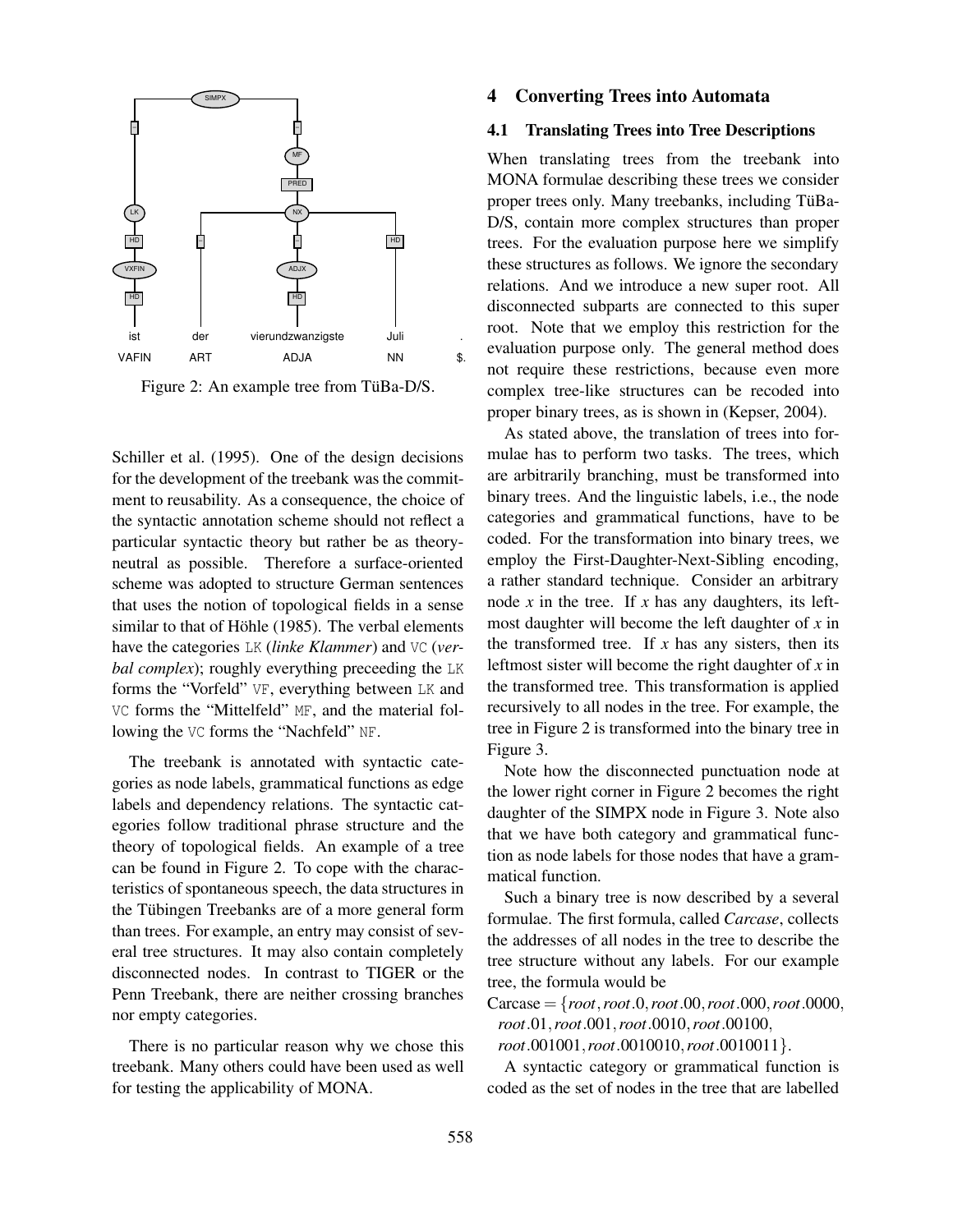

Figure 3: Binary recoding of the tree in Figure 2.

with this category or function. This is the way to circumvent the problem that we cannot extend the language of MONA. Here are some formulae for some labels of the example tree.

 $LK = \{root.00\}$ ,  $ART = \{root.00100\}$ ,  $HD =$ {*root*.000,*root*.0000,*root*.0010010,*root*.0010011}.

For all category or function labels that are not present at a particular tree, but part of the label set of the treebank, we state that the corresponding sets are empty. For example, the description of the example tree contains the formula  $\text{empty}(VC)$ .

We implemented a program that actually performs this translation step. The input is a fraction of the TüBa-D/S treebank in NEGRA export format (Brants, 1997). The output is a file for each tree containing the MONA formulae coding this tree. In this way, we get a set of MONA formulae describing each tree.

## **4.2 Compiling Tree Descriptions into Automata**

As mentioned above, the next step consists in compiling each tree description into an equivalent automaton. This is the first part of the evaluation. We tested whether MONA can actually perform this compilation. Astonishingly, the answer is not as simple as one might expect. It turns out that the computing power required to perform the compilation is quite high. To start, we chose a very small subset of the TüBa-D/S, just  $1000$  trees. Some of these trees contain more than 100 nodes, one more than 200 nodes. Processing descriptions of these large trees actually requires a lot of computing power.

It seems it is *not* possible to perform this compilation step on a desktop machine. We used an AMD 2200 machine with 2GB Ram for a try, but aborted the compilation of the 1000 trees after 15 hours. At that time, only 230 trees had been compiled.

To actually get through the compilation of the treebank we transfered the task to a cluster computer. On this cluster we used 4 nodes each equipped with two AMD Opteron 146 (2GHz, 4GB Ram) in parallel. Parallelisation is simple since each tree description can be compiled independently of all the others. The parallelisation was done by hand. Using this equipment we could compile 999 trees in about 4 hours. These 4 hours are the time needed to complete the whole task, not pure processing time. The tree containing more than 200 nodes could still not be compiled. Its compilation terminated unsuccessfully after 6 hours. We decided to drop this tree from the sample.

It is obvious that this is a major obstacle for using MONA. It is difficult to believe that many linguists will have access to a cluster computers and sufficient knowledge to use it. And we expect on the base of our experiences that a compilation on an ordinary desktop machine can take several days, provided the machine is equipped with large amounts of memory. Otherwise it will fail. One still has to consider that 1000 trees are not much. The TIGER corpus and the TüBa-D/S have each about 40.000 trees. Thus one may argue that this fact alone makes MONA unsuitable for use by linguists. But the compilation step has to be performed only once. The files containing the resulting automata are machine independent. Hence a corpus provider could at least in theory provide his corpus as a collection of MONA automata. This labour would be worth trying, if the resulting automata could be used for efficient querying.

## **5 Querying the Treebank**

In order to query the treebank we designed a query language that has MSO as its core but contains features desirable for treebank querying. Naturally the language is designed to query the original trees, not their codings. It is therefore necessary to translate a query into an equivalent MONA formula that re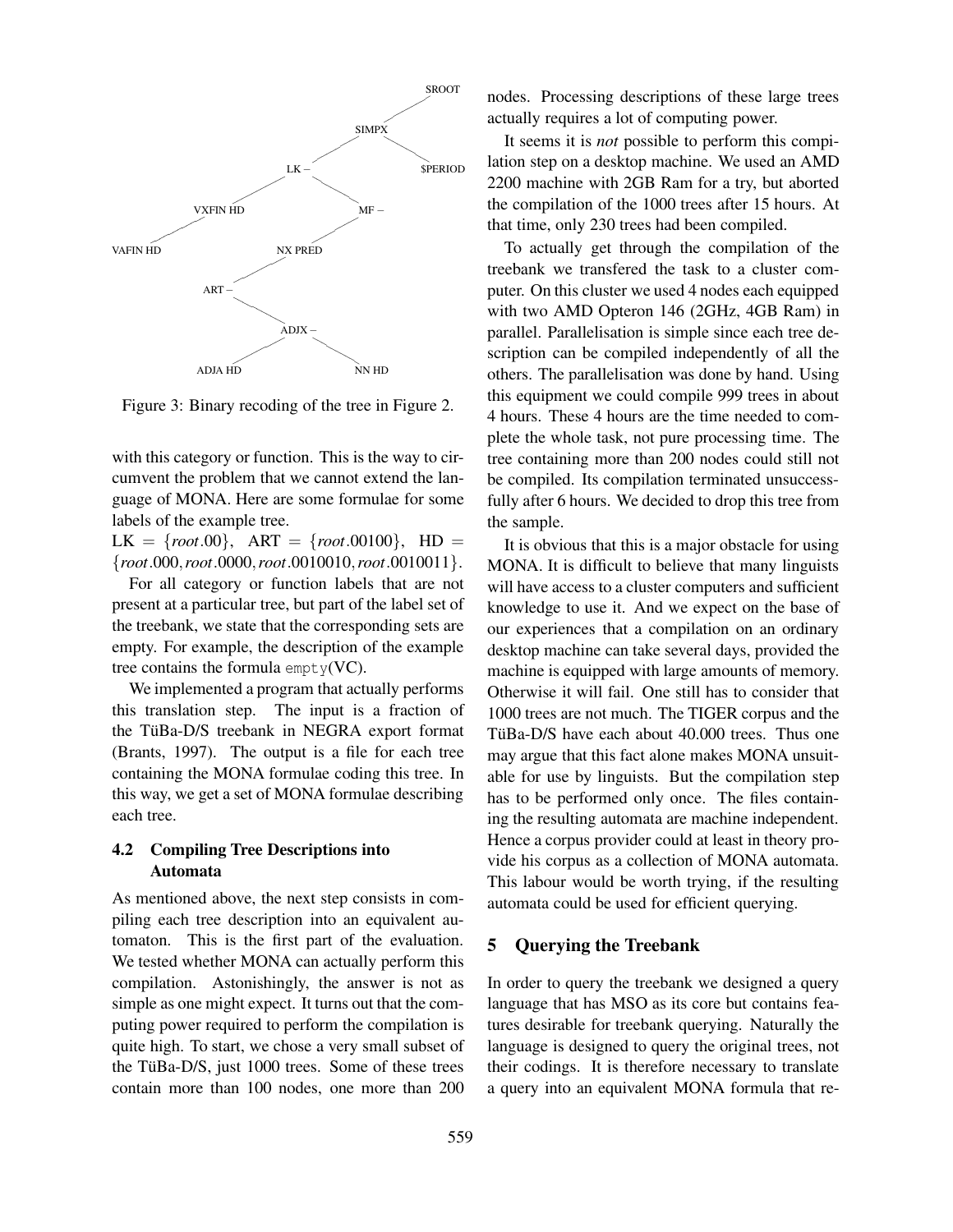spects the translation of the trees.

#### **5.1 The Query Language**

The query language is defined as follows. The language has a LISP-like syntax. First-order variables  $(x, y, \ldots)$  range over nodes, set variables  $(X, Y, \ldots)$ range over sets of nodes. The atomic formulae are

- (cat  $x$  NX) Node  $x$  is of category NX,
- (fct  $x$  HD) Node  $x$  is of grammatical function HD,
- $(\geq x \leq y)$  Node *x* is the mother of node *y*,
- $(\rightarrow + \times \gamma)$  Node *x* properly dominates *y*,
- $(x \times y)$  Node *x* is immediately to the left of *y*,
- $(x, x, y)$  Node *x* is to the left of *y*,
- $(= x \, y)$  Node *x* and *y* are identical,
- $(= X Y)$  Node sets *X* and *Y* are identical,
- (in  $x \times$ ) Node *x* is a member of set *X*.

Complex formulae are constructed by boolean connectives and quantification. Let *x* be a node variable, *X* a set variable, and  $\phi$  and  $\psi$  formulae.

- Then we have<br>  $\bullet$  (!  $\phi$ )  $-$  Negation of  $\phi$ ,
- ( $\&$   $\phi$   $\psi$ ) Conjunction of  $\phi$  and  $\psi$ ,
- ( $|\phi \psi\rangle$  Disjunction of  $\phi$  and  $\psi$ ,
- ( $\rightarrow \phi \psi$ ) Implication of  $\phi$  and  $\psi$ ,
- (E x  $\phi$ ) Existential quantification of x in  $\phi$ ,
- (A x  $\phi$ ) Universal quantification of x in  $\phi$ ,
- (E2 X  $\phi$ ) Existential quantification of set variable *X* in φ,
- (A2  $\times$   $\phi$ ) Universal quantification of set variable  $X$  in  $φ$ .

# **5.2 Translating the Query Language**

The next step consists of translating queries in this language into MONA formulae. As is simple to see, the translation of the complex formulae is straight forward, because they are essentially the same in both languages. The more demanding task is connected with the translation of formulae on category and function labels and the tree structure, i.e., dominance and precedence.

As described above, categories and functions are coded as sets. Hence a query for a category or function is translated into a formula expressing set membership in the relevant set. For example, the query (cat x SIMPX) is translated into (*x* in SIMPX).

The translations of dominance and precedence are

the most complicated ones, because we transformed the treebank trees into binary trees. Now we have to reconstruct the original tree structures out of these binary trees. In the first step we have to define dominance on coded binary trees. The MONA language contains formulae for the left and right daughter of a node, but there is no formula for dominance, the transitive closure of the daughter relation. That we can define dominance at all is a consequence of the expressive power of MSO. As was shown by Courcelle (1990), the transitive closure of any MSOdefinable binary relation is also MSO-definable. Let *R* be an MSO-definable binary relation. Then

$$
\forall X \ (\forall z, w(z \in X \land R(z, w) \to w \in X) \land \forall z (R(x, z) \to z \in X)) \to y \in X
$$

is a formula with free variables *x* and *y* that defines the transitive closure of *R*. If we now take  $R(x, y)$  in the above formula to be  $(x.0 = y | x.1 = y)$  we define dominance (*dom*). In a similar fashion we can define that *y* is on the rightmost branch of *x* ( $rb(x, y)$ ) by taking  $R(x, y)$  to be  $(x.1 = y)$ .

Now for immediate dominance, if node *x* is the mother of *y* in the original tree, we have to distinguish to cases. In the simpler case, *y* is the leftmost daughter of  $x$ , so after transformation,  $y$  is the left daughter of *x*. Or *y* is not the leftmost daughter of *x*, in that case it is a sister of the leftmost daughter *z* of *x*. All sisters of *z* are found on the rightmost branch of *z* in the transformed trees. Hence  $(2 \times y)$ is translated into  $(x.0 = y \mid \text{ex1 } z : x.0 = z \& rb(z, y)).$ 

Proper dominance is treated similarly. If we iterate the above argument that the daughters of a node  $\chi$  in the original tree become the left daughter  $\chi$  of  $\chi$ and the rightmost successors of *z*, we can see that *z* and all the nodes dominated by *z* in the translated tree are actually all the nodes dominated by *x* in the original tree. Hence  $(\rightarrow + \times \gamma)$  is translated into  $(x.0 = y \mid ext z : x.0 = z \& dom(z, y)).$ 

For precedence, consider a node *x* in a coded binary tree. By definition the left daughter of *x* and all her successors are nodes that preceed the right daughter of *x* and her successors in the original tree. Thus  $(x, x, y)$  is translated into

$$
(x.1 = y | (ex1 z, w, v : z.0 = w & z.1 = v & w(w = x | dom(w, x)) & w(v = y | dom(v, y)))).
$$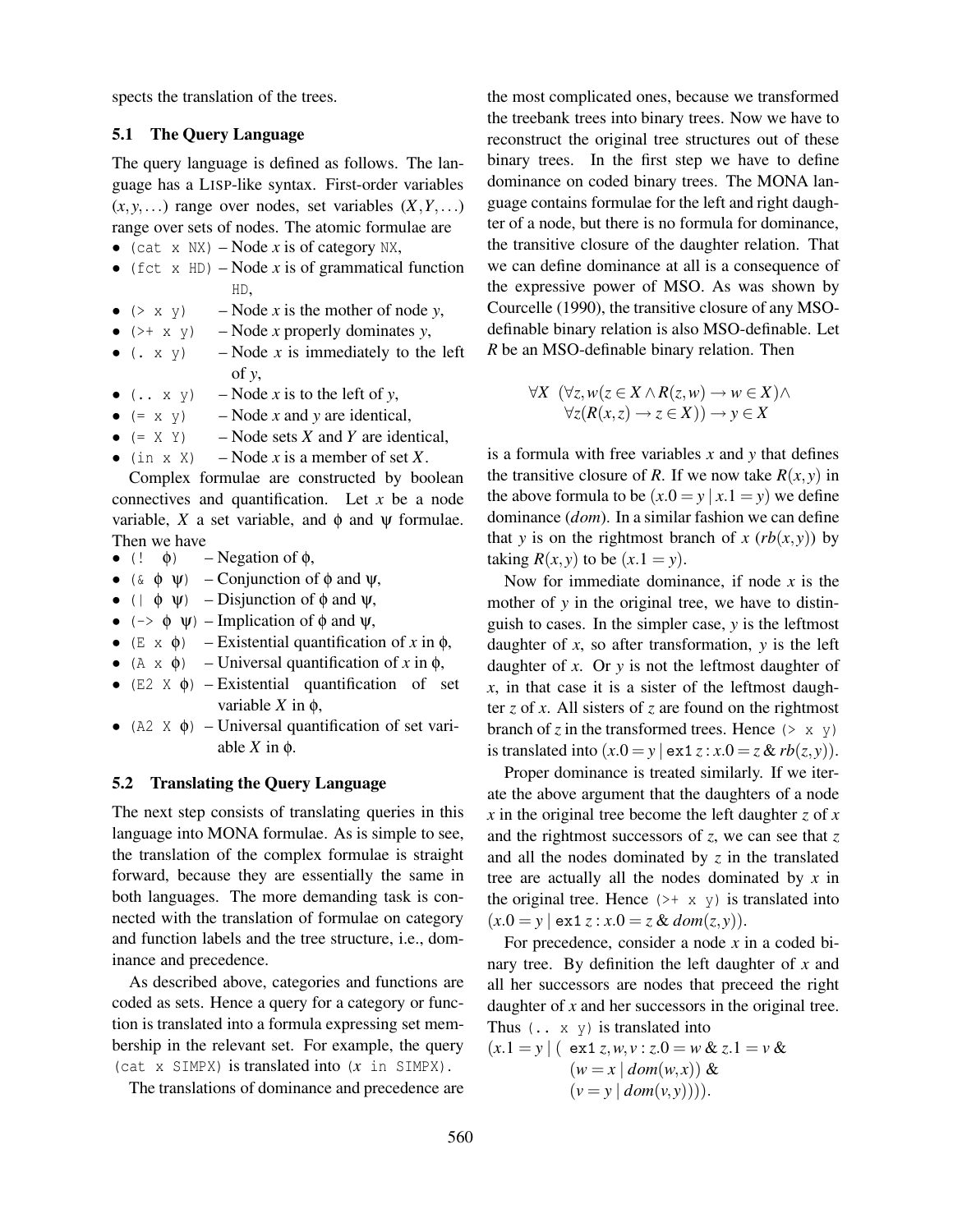Immediate precedence can be expressed using precedence. Node *x* immediately precedes *y* if *x* precedes *y* there is no node *z* that is preceeded by *x* and precedes *y*.

There is a small issue in the translation of quantified formulae. In the translation of a first-order quantification (existential or universal) of a variable *x* we have to make sure that *x* actually ranges over the nodes in a particular tree. Otherwise MONA may construct an automaton that contains the coded tree as a substructure, but is more general. In such a case we could no longer be certain that a solution found by MONA actually represents a proper match of the original query on the original tree. To solve this problem, we add (*x* in Carcase) to the translation of  $(E \times \phi)$  or  $(A \times \phi)$ . E.g.,  $(E \times \phi)$  translates to  $(\text{ex}1 x : x \text{ in } \text{Carcase} \& \phi')$  where  $\phi'$  is the translation of φ. The same holds – mutatis mutandis – for set variable quantification.

# **5.3 Performing a Query**

We implemented a small program that performs the above described translation of queries. It actually does a little bit more. It adds the defining formulae for *dom* and *rb*. Furthermore, as mentioned above, MONA allows to include a precompiled automaton into a set of MONA formulae via a special import declaration. Such an import declaration is used to include the automata representing the (coded) trees from the treebank. Thus the set of MONA formulae to evaluate a query consist of the translation of the query, the formulae for *dom* and *rb*, and an import declaration for one tree from the treebank. This set of MONA formulae can now be fed into MONA to try to compile it into an automaton. If the compilation is successful, there exists an automaton that at the same time represents the translation of the query and the translation of the given tree. Hence the tree is a match for the query. If there is no automaton, the tree is no match for the query. To perform the query on the whole treebank there is a loop that stepwise imports every tree and calls MONA to check if an automaton can be compiled. The result is the set of tree IDs that identify the trees that match the query.

We tested this method on our small treebank of 999 trees from TüBa-D/S. Unfortunately it turned out that the reloading of large precompiled automata (representing large trees) also requires enormous

computational resources. We experimented with a very simple query:  $\exists x \mathbf{N} \mathbf{X}(x)$  (or  $(\mathbb{E} \times \mathbb{C} \mathbb{Z})$  at x NX))). On our desktop machine (AMD 2200, 2GB Ram), it took 6 hours and 9 minutes to process this query. If we pose the same query on the whole treebank TüBa-D/S (with about 38.000 trees) using established query tools like TIGERSearch or fsq, processing time is about 5 seconds. Hence the method of using MONA is clearly *not appropriate* for desktop computers.

Even access to larger computing power does not solve the problem. We processed the same query on one processor (AMD Opteron 146, 2GHz, 4GB Ram) of the cluster computer mentioned above. There it took 1 minute and 30 seconds. About the same query answer time was required for a second, more complex query that asked for two different NX nodes and a third SIMPX node. These query answer times are still too long, because we queried only about one fortieth of the whole treebank. Since each tree is queried separately, we can expect a linear time increase in the query time in the number of trees. In other words, evaluating the query on the whole treebank would probably take about 1 hour. And that on a computer with such massive computing power. TIGERSearch and fsq are 720 times faster, and they run on desktop computers.

# **6 Conclusions**

Despite the many reported successful applications of MONA in other areas, we have to state that MONA is clearly *not* a choice for querying linguistic treebanks. Firstly, we cannot use MONA to query for tokens (or words). Secondly, the compilation of a treebank into a set of automata is extremely difficult and resources consuming, if not impossible. And finally, practical query answer times are way too long. Apparently, reloading precompiled automata representing large trees takes too much time, because the automata representing these large trees are themselves huge.

We note that this is unfortunately not the first negative experience of trying to apply MONA to computational linguistics tasks. Morawietz and Cornell (1999), who try to use MONA to compile logical formalisations of GB-theory, also report that automata get too large to work with.